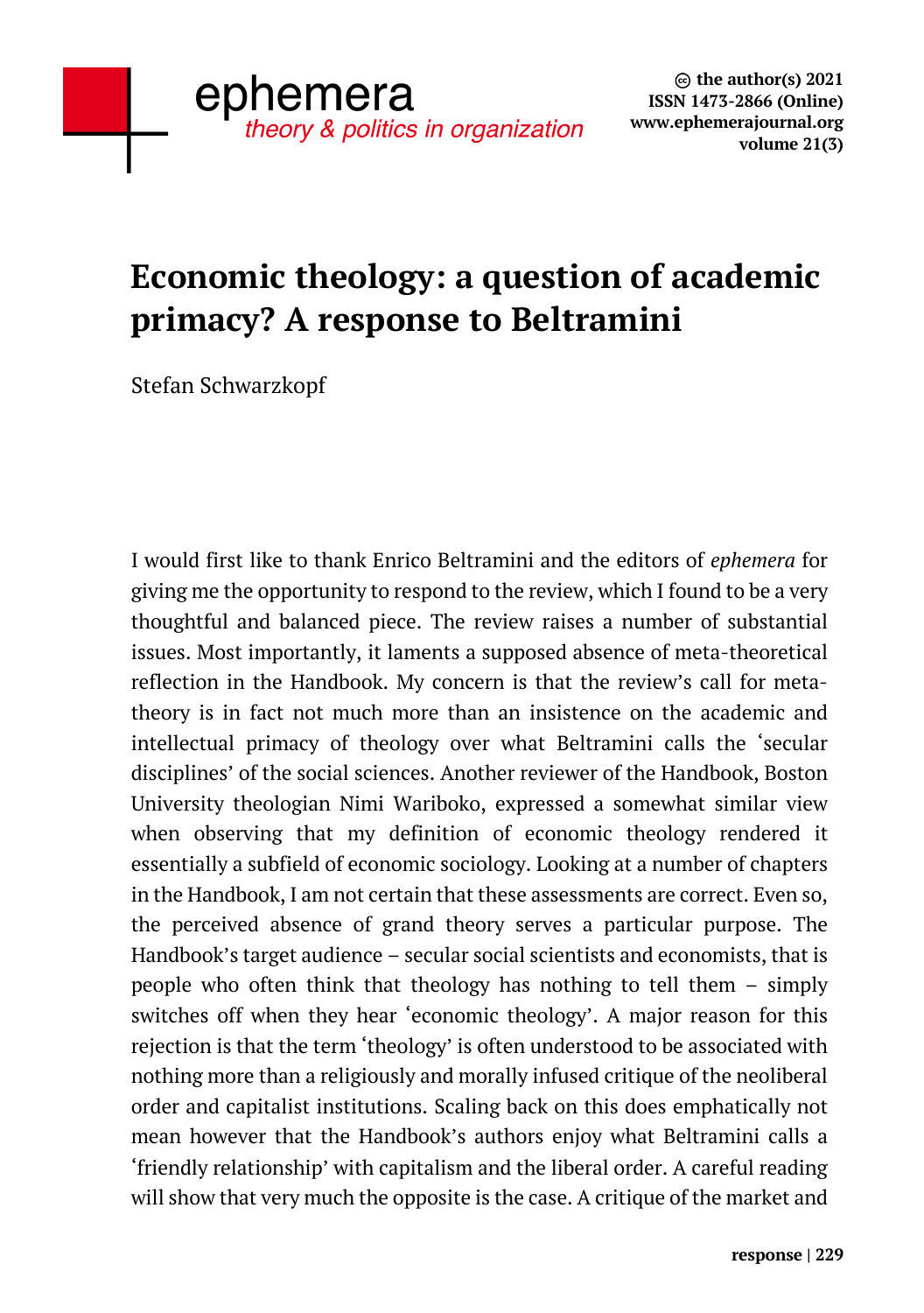of economic values having become the only arbiter in social life is present explicitly in practically all of the chapters.

I wonder, however, why engaging in meta-theory should imply that theology has to assert its primacy over economics. What gain does the reviewer precisely envisage? It is worth remembering that the stark opposition of religious and secular academic subjects that Beltramini invokes here is the outcome of specific, and itself rather 'earthly', events that took place at the University of Paris during the late  $13<sup>th</sup>$  century, when the Bishop of Paris attempted to assert his authority over what was being taught at the University's faculties. It is a possibility, an option, but not an absolute necessity, to base religious arguments on an established theology. Church fathers like Augustin saw no such need: for them, 'theology' referred to narratives of Greek mythology. Admittedly, what Beltramini calls 'God the Almighty' is not centre-staged in most of the chapters. This, in turn, has to do with the fact that our target audience – the archetypical Western academic – has since the late 13<sup>th</sup> century become conditioned to think of theology as something different from and even opposed to their own trade, as dogmatic and mindless summaries of church teachings. Would a deliberate frontstaging of God in the Handbook have overcome their indifference? Most certainly not: 'god-talk' tends to reconfirm the acquired self-permission to switch off and thus provides excuses for not having to pick up this Handbook.

This brings me back to question as to what would be gained by opening economic-theological debates only to those who agree with the primacy (or superiority?) of theology over economics and other social sciences. Not only does such an attitude risk alienating the very people I would like to engage with. *Fiat iustitia pereat mundus* is a motto that will win debates, but often leave you alone in the room. Much more importantly, however, there is even in theological terms no absolute necessity for it either. This can be shown by pointing at the long tradition of thinking a theology without God. The *possibility* of such a theology was accepted even by Thomas Aquinas and became resurrected in Georges Bataille's notion of 'atheology', or acephalous theology. Hence, talking about God on the one hand, and talking about theology or in terms of theology on the other, does clearly not have to mean the same thing. If the debate really is to continue, a hope stated in the last sentence of the review, theologically minded people might be well advised to